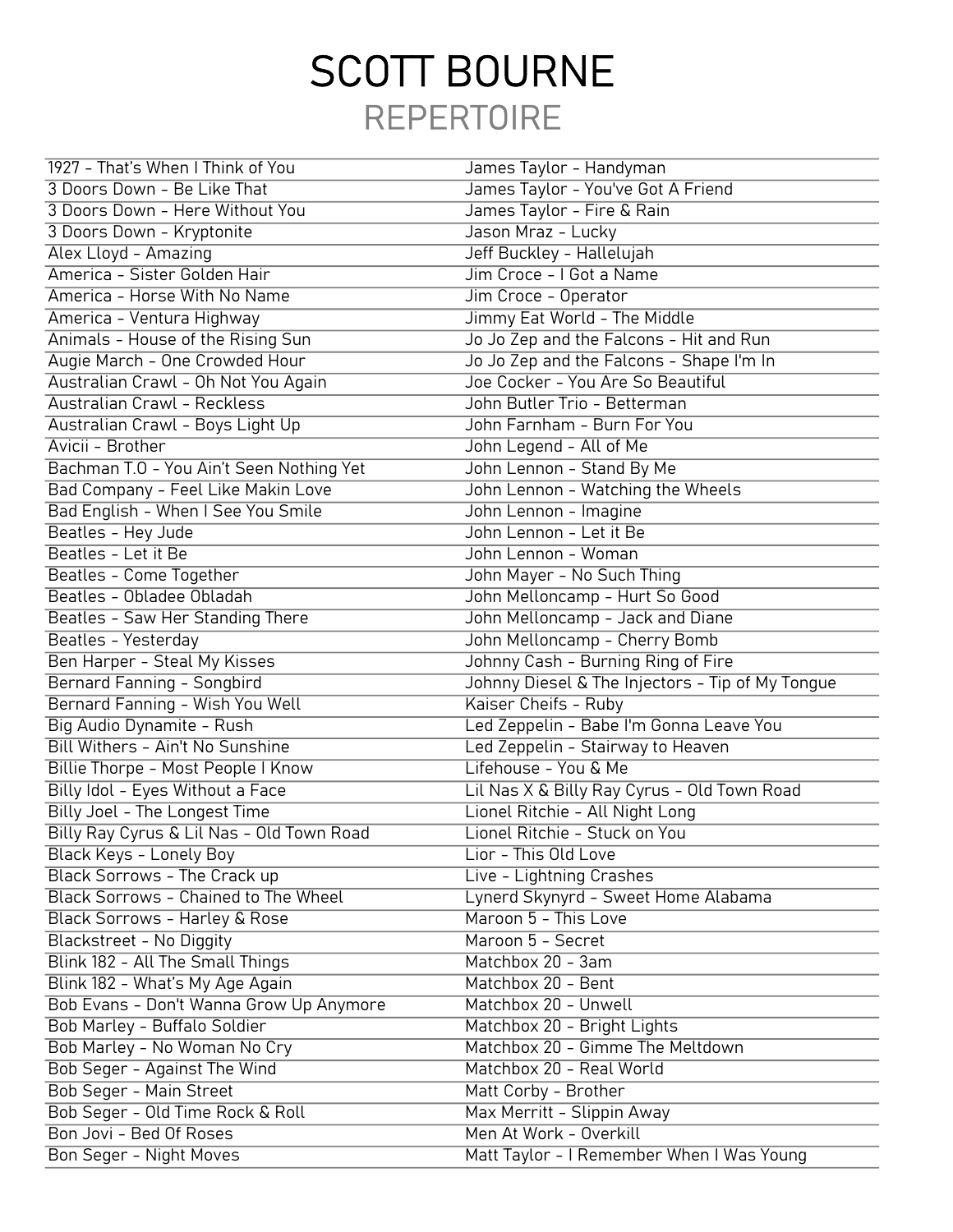| Boston - More Than a Feeling                              | Men At Work - Land Down Under                                                     |
|-----------------------------------------------------------|-----------------------------------------------------------------------------------|
| Boy And Bear - Southern Son                               | Mental as Anything - Live it Up                                                   |
| Bruce Springsteen - Streets of Philadelphia               | Metallica - Nothing Else Matters                                                  |
| Bruce Springsteen - I'm On Fire                           | Michael Jackson - Rock With You                                                   |
| Buffalo Springfield - For What It's Worth                 | Mondo Rock - Cool World                                                           |
| <b>Bush - Glycerine</b>                                   | Mondo Rock - Come Said the Boy                                                    |
| Cat Stevens - Peace Train                                 | Mondo Rock - State of the Heart                                                   |
| Cat Stevens - Father & Son                                | Mondo Rock - Summer of 81                                                         |
| Cat Stevens - Wild World                                  | Mumford & Sons - I Will Wait                                                      |
| CCR - Down on The Corner                                  | Mumford & Sons - Little Lion Man                                                  |
| CCR - Looking Out My Backdoor                             | Mumford & Sons - Lover of the Light                                               |
| Chris Isaak - Somebody's Crying                           | Neil Diamond - Sweet Caroline                                                     |
| Chris Isaak - Bad Bad Thing                               | Neil Young - Heart of Gold                                                        |
| Chris Isaak - Wicked Game                                 | Neil Young - Old Man With Harmonica                                               |
| Cold Chisel - Forever Now                                 | Nirvana - Lake of Fire                                                            |
| Cold Chisel - Water Into Wine                             | Oasis - Don't Look Back In Anger                                                  |
| Cold Chisel - When the War is Over                        | Oasis - Wonderwall                                                                |
| Coldplay - Magic                                          | Oasis - Champagne Supernova                                                       |
| Coldplay - Sky Full of Stars                              | <b>One Republic - Counting Stars</b>                                              |
| Coldplay - Fix You                                        | Otis Redding - Sittin' on the Dock                                                |
| Coldplay - God Put a Smile Upon My Face                   | Paul Kelly - Dumb Things                                                          |
| Coldplay - Paradise                                       | Paul Kelly - To Her Door                                                          |
| Coldplay - Swallowed in the Sea                           | Paul Simon - 50 Ways to Leave Your Lover                                          |
| Coldplay - The Hardest Part                               | Pearl Jam - Nothingman                                                            |
| Coldplay - The Scientist                                  | Pearl Jam - Betterman                                                             |
| <b>Collective Soul - Shine</b>                            | Pete Murray - Always a Winner                                                     |
| Cornershop - Brim Full of Asher                           | Pete Murray - So Beautiful                                                        |
| <b>Counting Crows - Mr Jones</b>                          | Pete Murray & Ash Grunwald - Hurricane Coming                                     |
| Creed - My Sacrifice                                      | Pete Murray - Better Days                                                         |
| Creed - Higher                                            | Pete Murray - Free                                                                |
| Creed - With Arms Wide Open                               | Peter Frampton - Baby I Love Your Way                                             |
| Crowded House - Distant Sun                               | Phil Collins - In The Air Tonight                                                 |
| Crowded House - Better Be Home Soon                       | Phil Collins - Another Day in Paradise                                            |
| Crowded House - Fall At Your Feet                         | Phillip Phillips - Home                                                           |
| Crowded House - Don't Dream it's Over                     | Pink Floyd - Another Brick in the Wall                                            |
| Daddy Cool - Come Back Again                              | Pink Floyd - Comfortably Numb                                                     |
| Daddy Cool - Eagle Rock                                   | Pink Floyd - Us and Them                                                          |
| Daryl Braithwait - Horses                                 | Pink Floyd - Brain Damage                                                         |
| David Bowie - Ground Control to Major Tom                 | Pink Floyd - Wish You Were Here                                                   |
| David Bowie - Golden Years                                | Police - Roxanne                                                                  |
| David Gray - Babylon                                      | Powderfinger - Passenger                                                          |
| Deep Blue Something - Breakfast at Tiffany's              | Powderfinger - I Love Your Way                                                    |
| Del Amitri - Nothing Ever Happens                         | Proclaimers - 500 Miles                                                           |
| Dire Straits - Romeo & Juliet                             | Red Hot Chilli Peppers - My Friends                                               |
|                                                           |                                                                                   |
| Dire Straits - So Far Away<br>Dire Straits - Walk of Life | Red Hot Chilli Peppers - Californication<br>Righteous Brothers - Unchained Melody |
|                                                           |                                                                                   |
| Dragon - April Sun In Cuba                                | Richard Clapton - Girls on the Avenue<br>Richard Marx - Hazard                    |
| Eagle Eye Cherry - Save Tonight<br>Eagles - Desperado     | Roachford - Lay Your Love on Me                                                   |
| Eagles - Lying Eyes                                       | Roachford - Only to Be With You                                                   |
| Ed Sheeran - Tenerife Sea                                 | Rob Thomas - Gimme The Meltdown                                                   |
| Ed Sheeran - The A Team                                   | Robbie Williams - Better Man                                                      |
|                                                           |                                                                                   |
| Elton John - Rocketman                                    | Rolling Stones - Angie                                                            |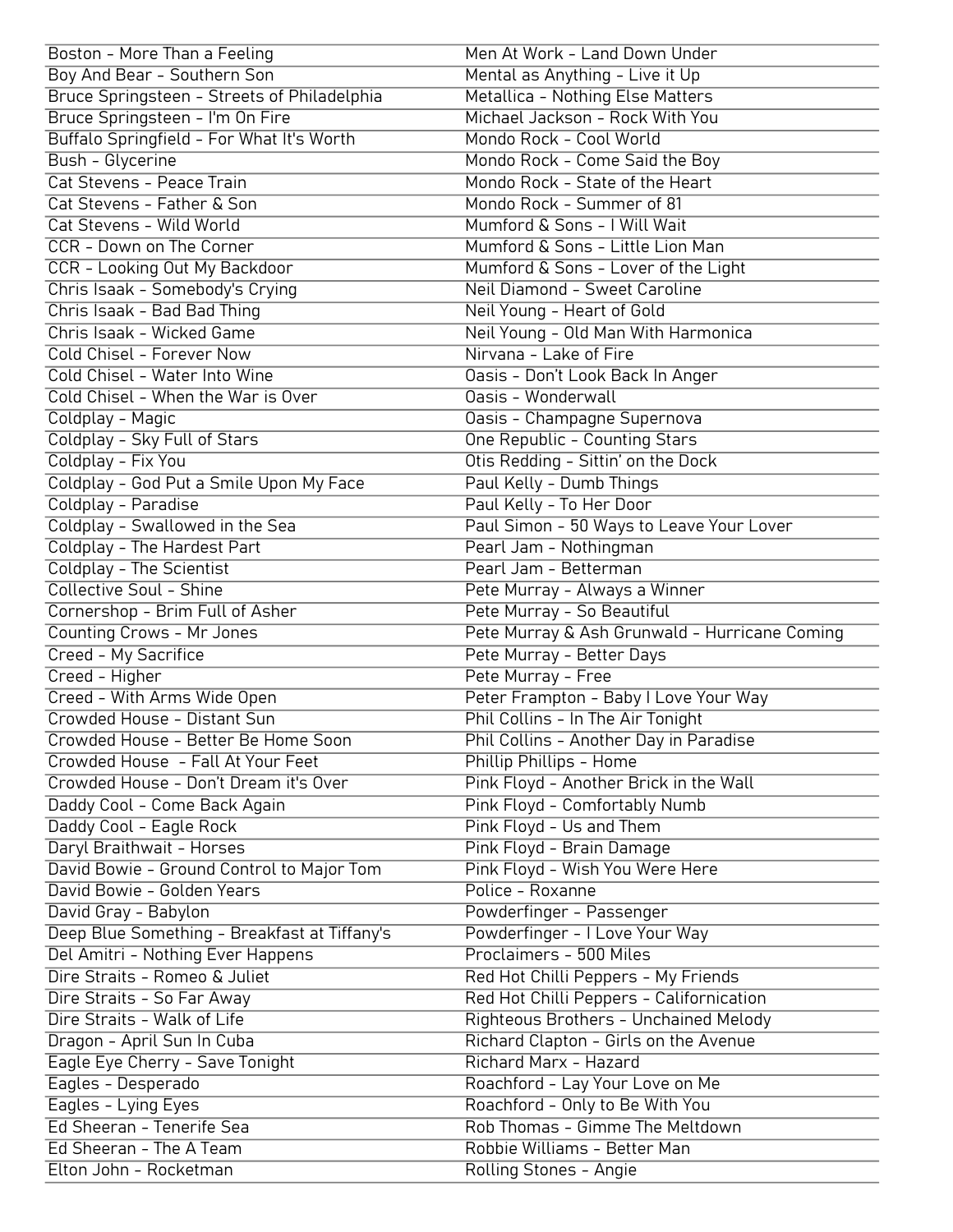| Elton John - Your Song                                         | Ronan Keating - When You Say Nothing At All                      |
|----------------------------------------------------------------|------------------------------------------------------------------|
| Elvis Presley - Can't Help Falling in Love                     | Roy Orbison - Pretty Woman                                       |
| Elvis Presley - Love Me Tender                                 | Roy Orbison - You Got It                                         |
| Empire of the Sun - We Are the People                          | Sheppard - Coming Home                                           |
| Enrique - Tonight I'm Lovin' You                               | Simple Minds - Don't You Forget About Me                         |
| Eric Carmen - Hungry Eyes                                      | Sister Hazel - All For You                                       |
| Eric Clapton - Layla                                           | <b>Snow Patrol - Chasing Cars</b>                                |
| Eric Clapton - Tears in Heaven                                 | Snow Patrol - Take Back The City                                 |
| Faith No More - Easy                                           | Stealers Wheel - Stuck In the Middle                             |
| Foo Fighters - Everlong                                        | Steely Dan - Only A Fool Would Say That                          |
| Foo Fighters - Hero                                            | Steely Dan - Rikki Don't Lose That Number                        |
| Foreigner - I Wanna Know What Love Is                          | Steppenwolf - Born to be Wild                                    |
| Foster The People - Pumped Up Kicks                            | Steve Earle - Copperhead Road                                    |
| Free - Alright Now                                             | Steve Miller Band - Jet Airliner                                 |
| Fuel - Shimmer                                                 | Steve Miller Band - Keep on Rockin'                              |
| Gavin Degraw - Follow Through                                  | Steve Miller Band - Space Cowboy                                 |
| Gavin Degraw - I Don't Wanna Be                                | Steve Miller Band - Take The Money and Run                       |
| George Ezra - Budapest                                         | Sting - Fields of Gold                                           |
| George Ezra - Shotgun                                          | Sublime - Badfish                                                |
| George Michael - Faith                                         | Sublime - Santeria                                               |
| Gino Vanelli - Wild Horses                                     | Sublime - Summertime                                             |
| Goanna - Solid Rock                                            | Sublime - What I Got                                             |
| Goo Goo Dolls - Slide                                          | Survivor - Eye of The Tiger                                      |
| Greenday - Time of Your Life                                   | Tears For Fears - Everybody Wants to Rule the World              |
| Grinspoon - Lost Control                                       | Teddy Geiger - For You I Will                                    |
| <b>Guns &amp; Roses - Patience</b>                             | Tenacious D - Tribute                                            |
| Harry Styles - Watermelon Sugar                                | Terrence Trent Darby - Sign Your Name                            |
| Hoodoo Gurus - 1000 Miles Away                                 | The Doors - Love Her Madly                                       |
| Hoodoo Gurus - Bittersweet                                     | The Killers - Mr Brightside                                      |
| Hoodoo Gurus - What's My Scene                                 | The Killers - When You Were Young                                |
| Hootie & the Blowfish - Only Wanna Be With You                 | The Kooks - Naïve                                                |
| Hootie & the Blowfish - Hold My Hand                           | The Scorpians - Winds of Change                                  |
| Hootie & the Blowfish - Let Her Cry                            | The Screaming Jets - Better                                      |
| Howard Jones - No One is to Blame                              | The Screaming Jets - Sad Song                                    |
| Hunters & Collectors - Holy Grail                              | The Script - Before the Worst                                    |
| Hunters & Collectors - Throw Your Arms Around Me               | The Smiths - The Weight                                          |
| Hunters and Collectors - When the River Runs Dry               | The Verve - The Drugs Don't Work                                 |
| Icehouse - Don't Believe Anymore                               | Thirsty Merc - Those Eyes                                        |
| Icehouse - Man of Colours                                      | Tom Petty - I Won't Back Down                                    |
| Icehouse - Great Southern Land                                 | Tonic - If You Could Only See                                    |
| Incubus - Drive                                                | Toto - Africa                                                    |
| Incubus - Pardon Me                                            | Tracy Chapman - Fast Car                                         |
| <b>Incubus - Wish You Were Here</b>                            |                                                                  |
|                                                                | Travelling Wilburys - Handle With Care<br>U2 - All I Want Is You |
| <b>INXS - Never Tear Us Apart</b>                              |                                                                  |
| <b>INXS - Mystify</b>                                          | $U2 - One$                                                       |
| <b>INXS - Taste It</b>                                         | U2 - Still Haven't Found What I'm Looking For                    |
| <b>INXS - Listen Like Thieves</b>                              | UB40 - Kingston Town                                             |
| <b>INXS - Pretty Vegas</b>                                     | UB40 - I'll Be Your Baby Tonight<br>Uncle Cracker - Follow Me    |
| Jack Johnson - Better Together                                 | Uncle Cracker - Smile                                            |
| Jack Johnson - Taylor                                          |                                                                  |
| Jack Johnson - Sitting Waiting Wishing<br>Jack Johnson - Flake | Van Morrison - Days Like This                                    |
|                                                                | Van Morrison - Have I Told You Lately                            |
| James - Laid                                                   | Van Morrison - Brown Eyed Girl                                   |